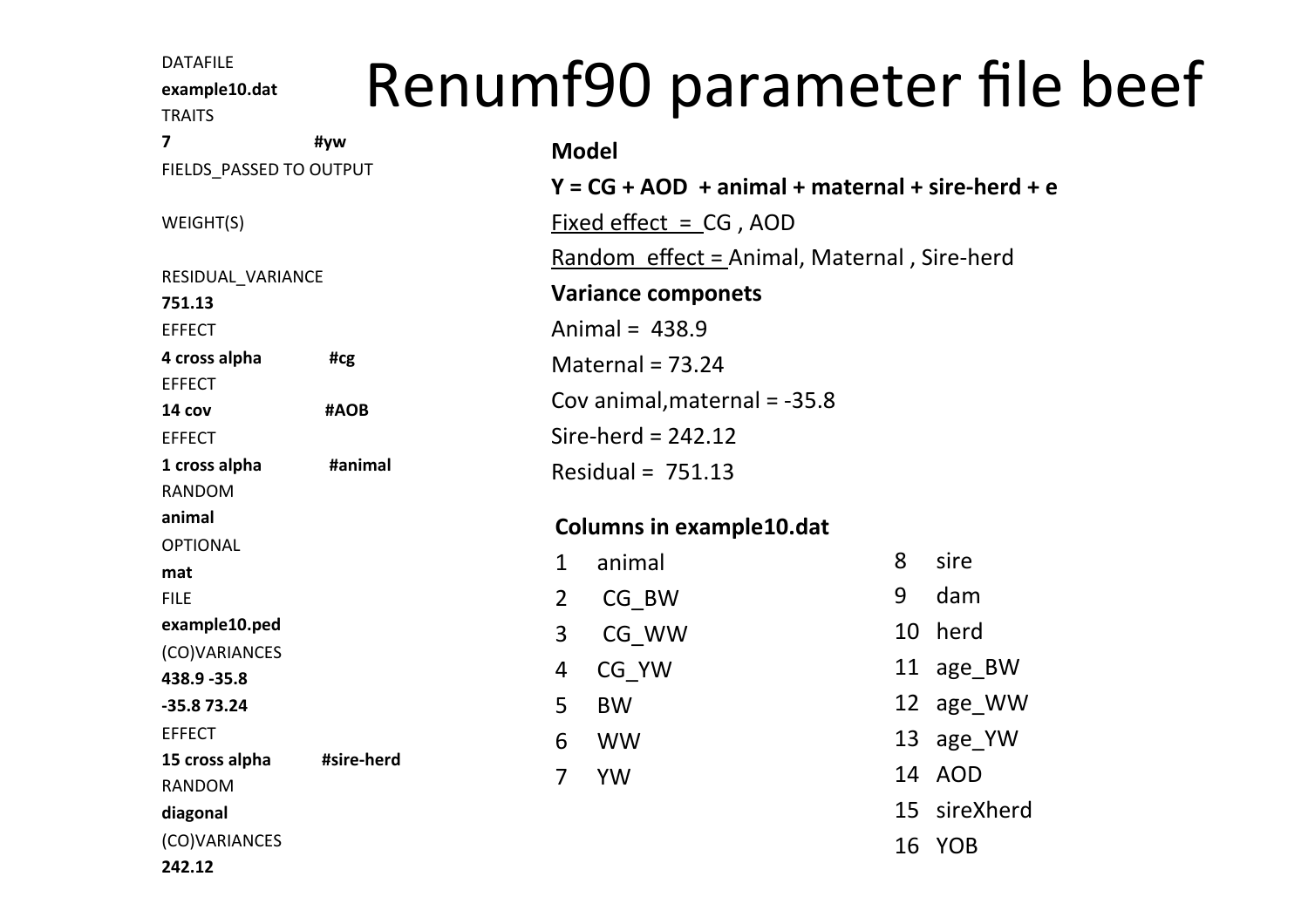**RENUMF90 parameter file**  DATAFILE **example10.dat TRAITS 7 #vw** FIELDS PASSED TO OUTPUT WEIGHT(S) RESIDUAL\_VARIANCE **751.13**  EFFECT **4** cross alpha **#cg** EFFECT **14 cov #AOB** EFFECT **1 cross alpha #animal** RANDOM **animal** OPTIONAL **mat** FILE **example10.ped**  (CO)VARIANCES **438.9 -35.8 -35.8 73.24**  EFFECT 15 cross alpha **#sire-herd** RANDOM **diagonal**  (CO)VARIANCES **242.12** 1 FILE 5 FILE (CO)VARIANCES 242.12

**BLUPF90 parameter file**  DATAFILE renf90.dat NUMBER\_OF\_TRAITS 1 NUMBER\_OF\_EFFECTS 5 OBSERVATION(S) WEIGHT(S) EFFECTS: POSITIONS IN DATAFILE NUMBER OF LEVELS TYPE OF EFFECT[EFFECT NESTED] 2 3130 cross  $3 \quad 1 \text{ cov}$  4 43299 cross 5 43299 cross 6 3098 cross RANDOM\_RESIDUAL VALUES 751.13 RANDOM\_GROUP  $3 \quad 4$  RANDOM\_TYPE add\_animal renadd03.ped (CO)VARIANCES 438.90 -35.800  $-35.800$   $73.240$  RANDOM\_GROUP RANDOM\_TYPE diagonal